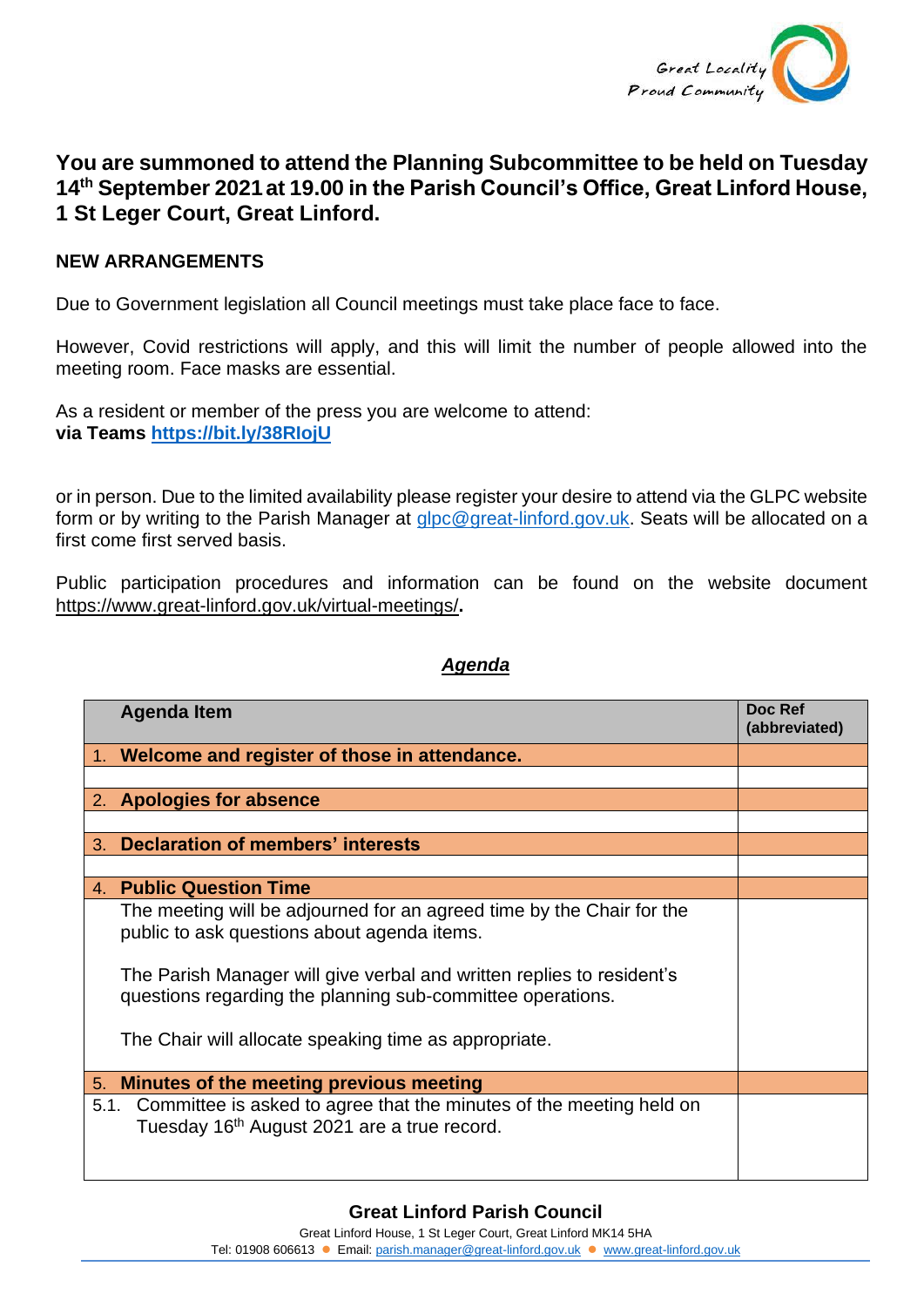

| <b>Agenda Item</b>                                                                                                                                                                                                                                                                                                                                                                                                                                                                                                                                                                                                                               | Doc Ref<br>(abbreviated) |  |  |
|--------------------------------------------------------------------------------------------------------------------------------------------------------------------------------------------------------------------------------------------------------------------------------------------------------------------------------------------------------------------------------------------------------------------------------------------------------------------------------------------------------------------------------------------------------------------------------------------------------------------------------------------------|--------------------------|--|--|
| 6. Planning                                                                                                                                                                                                                                                                                                                                                                                                                                                                                                                                                                                                                                      |                          |  |  |
| Proposals on current Planning Applications Committee are asked to<br>6.1.<br>consider the recommendations from the planning memo complied by<br>Lead Councillor for the Planning Subcommittee.                                                                                                                                                                                                                                                                                                                                                                                                                                                   | Doc ref 6.1              |  |  |
| Cllr J Whelan proposes that these recommendations are accepted by<br>the Committee.                                                                                                                                                                                                                                                                                                                                                                                                                                                                                                                                                              |                          |  |  |
| 21/02323/FUL 13 Bernay Gardens Bolbeck Park MK15 8QD<br>6.1.1.<br>Erection of first floor balcony                                                                                                                                                                                                                                                                                                                                                                                                                                                                                                                                                |                          |  |  |
| 6.1.2.<br>21/02454/FUL 6 Lanthorn Close Neath Hill M14 6JF<br>Erection of a ground floor rear conservatory                                                                                                                                                                                                                                                                                                                                                                                                                                                                                                                                       |                          |  |  |
| 6.1.3.<br>21/02278/FUL 17 Longcross Pennyland MK15 8AW<br>Part 2 storey part single storey rear extension<br>Extends living area into open plan living/dining kitchen. Extends<br>master bedroom                                                                                                                                                                                                                                                                                                                                                                                                                                                 |                          |  |  |
| 21/02482/FUL 9 Milfoil Avenue Conniburrow MK14 7DY<br>6.1.4.<br>Erection of a 2 storey front extension with single storey front<br>extension to link garage to house.<br>3 bedrooms, 2 bathrooms increasing size of bedroom 2 and remodel<br>of kitchen/diner to open plan                                                                                                                                                                                                                                                                                                                                                                       |                          |  |  |
| 21/02427/TPO 41 High Street Great Linford MK14 5AX<br>6.1.5.<br>Reduce Walnut (T1) by 2m in height and reshape branches, cut back<br>by 1.5m to boundary, removal of limb furthermost west of Golden<br>Rain (T2) growing over veg patch, removal of lowest furthermost<br>south facing limb, at shaped Maple (T3) growing over shed. Reduce<br>crab apple (T4) by 2m height and reshape, removal of epicormic<br>growth to main fork. Reduce Bay tree (T5) by 2m height and trim to<br>all round shape, reduce Rowan (T6) by 3m in height, 1m in width and<br>reshape and reduce Eastern Redbud (T7) by 1.5m height, 2m in<br>width and reshape |                          |  |  |
| 21/02644/TPO 2 Ledbury Great Linford MK14 5DS<br>6.1.6.<br>Prune, and crown reduction of T1, T2, T3, T4, T5, T8 all Poplus x<br>Casescens.<br>Removal of T6 and T7 due to disease.                                                                                                                                                                                                                                                                                                                                                                                                                                                               |                          |  |  |
| 6.1.7.<br>21/02415/FUL 11 Noble Close Pennyland MK15 8AF<br>Erection of a single-storey front/side extension with inset covered<br>entrance and internal alterations to ground and first floor                                                                                                                                                                                                                                                                                                                                                                                                                                                   |                          |  |  |